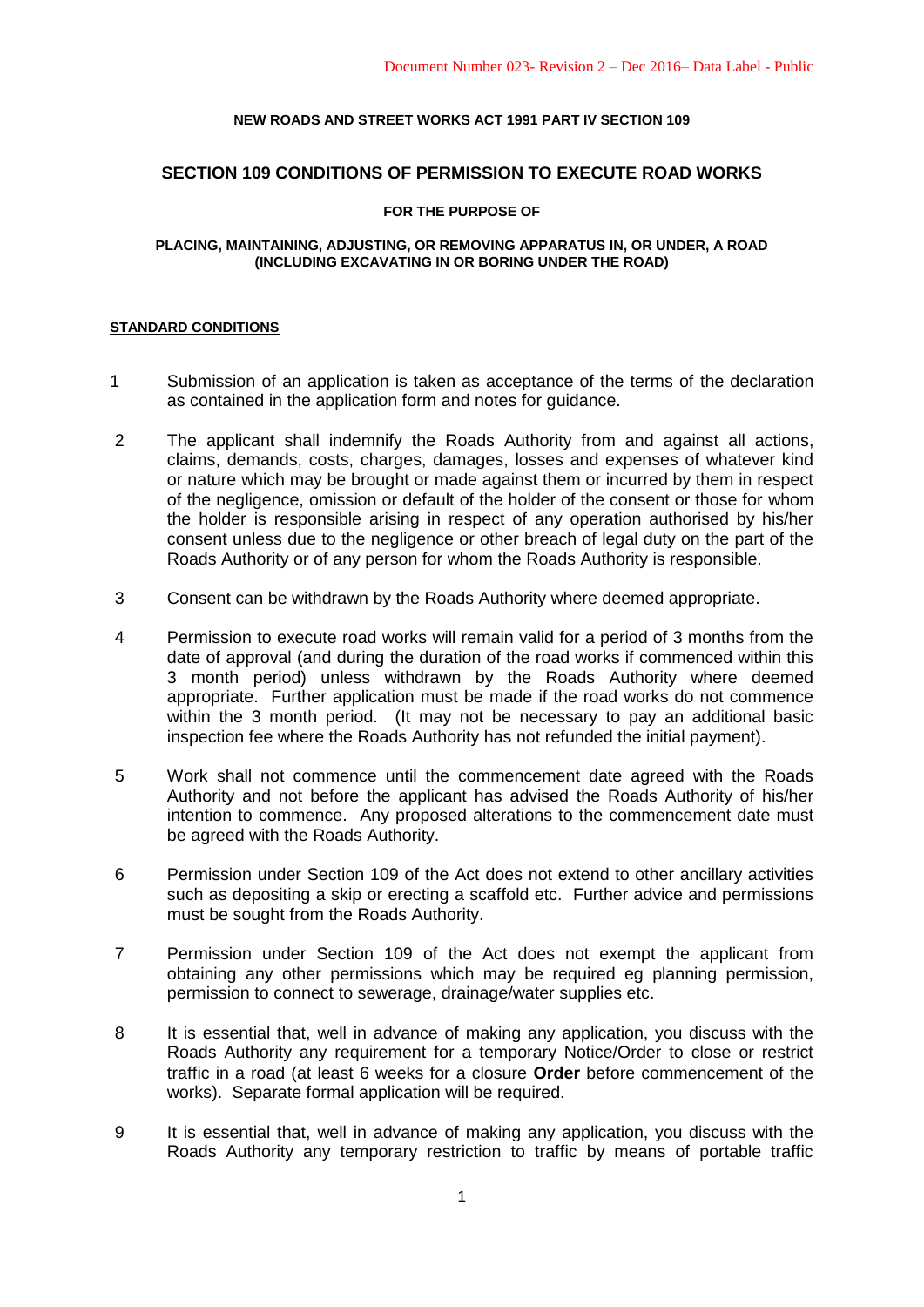signals. Separate formal application may be required.

- 10 Works shall be carried out in accordance with the New Roads and Street Works Act 1991, related regulations, and the following (where applicable) including amendments.
- Code of Practice for the Co-ordination of Street Works and Works for Road Purposes and Related Matters.
- Measures necessary where apparatus is affected by major works (Diversionary Works) a Code of Practice.
- Specification for the Reinstatement of Openings in Highways a Code of Practice.
- Code of Practice for Inspections.
- Safety at Street Works and Road Works a Code of Practice.
- Any other Act, Regulation or Code of Practice which is introduced by reference in any of the above. (Where applicable).

These documents are available from The Stationary Office, 71 Lothian Road, Edinburgh, EH3 9AZ. Tel 0131 622 7050.

Under the terms of Section 7.4.4 of the "Code of Practice for the Co-ordination of Street Works and Works for Road Purposes and Related Matters", the Roads Authority should ensure the applicant is made aware of his/her obligations under the New Roads and Street Works Act 1991. For this reason, the applicants attention is especially drawn to the following requirements which form part of these conditions and which are embodied in the Act, Regulations or Codes of Practice. (Note - this is not an exhaustive list of the applicants obligations under the Act but only those which the above Code of Practice suggests should be drawn to the attention of the applicant).

# 10(a) **Safety, Signing, Lighting and Guarding**

Under the terms of Section 124 of NRSWA 1991, the applicant must ensure that all excavations or obstructions in the road are adequately guarded and lit and that such traffic signs are placed, maintained, and where necessary operated, as are reasonably required for the guidance or direction of road users in accordance with Section 120 of the Roads (Scotland) Act 1984 (duty to have regard to the needs of people with a disability). Failure to comply with Section 124 of the NRSWA 1991 is an offence and is liable on summary conviction to a fine not exceeding level 3 on the standard scale.

If the applicant fails to comply with these requirements, the Roads Authority may take any steps as necessary and recover reasonable costs from the applicant.

Legal requirements in relation to Safety, Signing, Lighting and Guarding are contained in "Safety at Street Works and Road Works - a Code of Practice".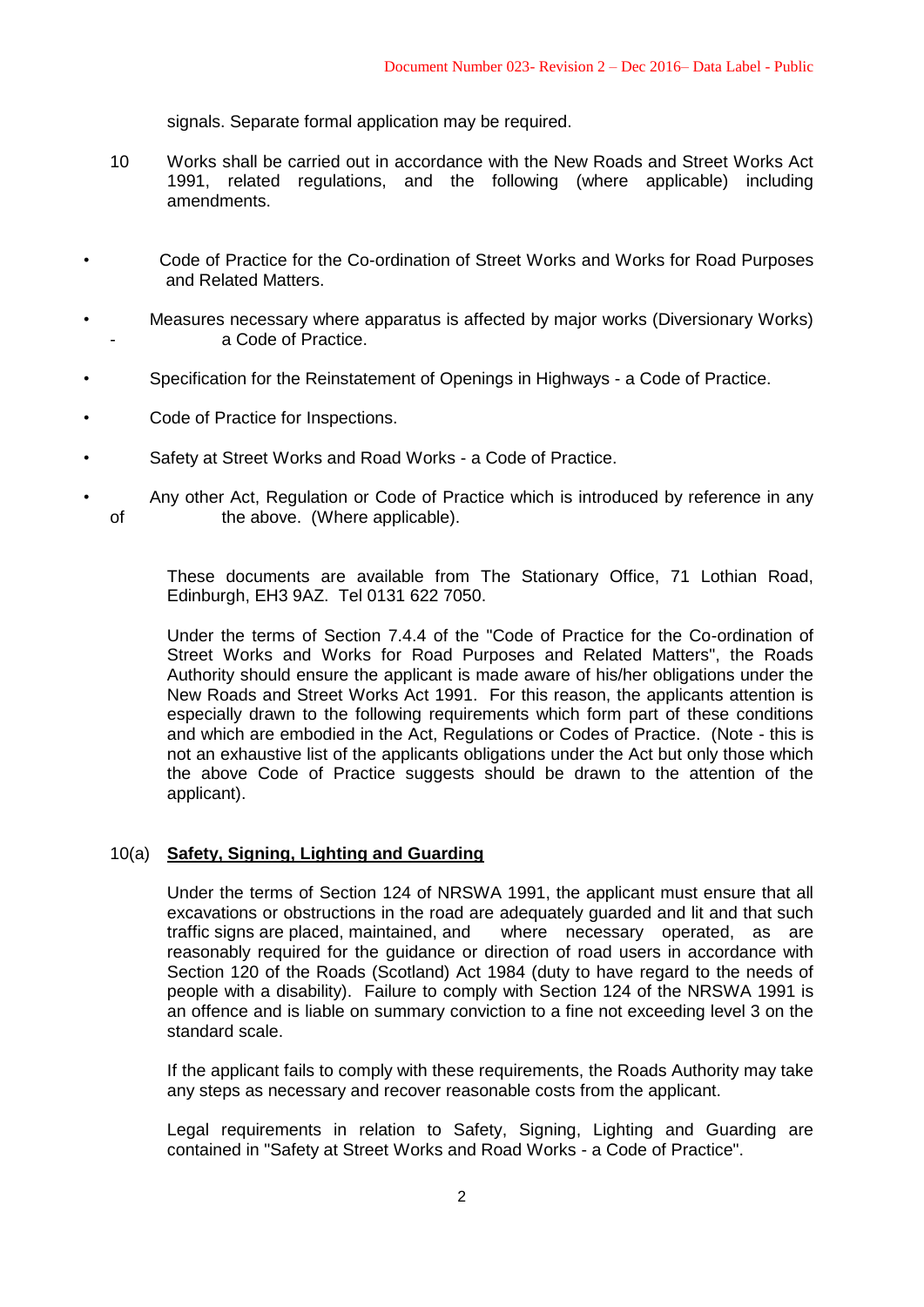# 10(b) **Qualifications of Operatives and Supervisors**

Under the terms of Section 126 of NRSWA 1991, the applicant must ensure, except as otherwise prescribed, that road works involving excavation in, or boring under, a road are supervised by a person having a prescribed qualification as a supervisor, and that there is on site at all times, when the works are in progress, at least one person having a prescribed qualification as a trained operative.

### 10(c)**Delays and Obstructions**

Under the terms of Section 125 of NRSWA 1991, the applicant must ensure that all road works involving excavation in, or boring under, a road are completed with all such dispatch as is reasonably practicable. Failure to do so is an offence and is liable on summary conviction to a fine not exceeding level 3 on the standard scale.

Where the applicant creates an obstruction in a road to a greater extent or for a longer period than is reasonably necessary, the Roads Authority may by notice require him/her to mitigate or remove the obstruction. If the applicant fails to comply with such a notice within 24 hours of receiving it, or such longer period as the Roads Authority may specify, the Roads Authority may take reasonable steps to mitigate or remove the obstruction and recover the costs from the applicant.

## 10(d) **Undertaker's Apparatus which might be affected**

Under the terms of Section 128 of NRSWA 1991, the applicant must take all reasonably practicable steps to give any undertaker, who may have apparatus in the road likely to be affected by the road works, reasonable facility for monitoring the execution of the works and the applicant must comply with any requirement made by the undertaker which is necessary for protecting or securing the apparatus. Failure to comply is an offence and liable on summary conviction to a fine not exceeding level 3 on the standard scale.

Applicants must, therefore, take all reasonable steps to establish if apparatus will be affected by the road works and where such apparatus is likely to be positioned in the road. Further advice regarding this is contained in the letter of acknowledgement of receipt of application.

### 10(e) **Reinstatement**

Under the terms of Section 129 of NRSWA 1991, the applicant must begin the reinstatement with all dispatch. Before the end of the next working day after the day on which the reinstatement is completed (whether interim or permanent) the applicant must inform the Roads Authority. Any interim reinstatement must be made permanent as soon as reasonably practicable and in any event within 6 months from the date on which it was completed. Failure to comply with Section 129 is an offence and is liable on summary conviction to a fine not exceeding level 3 on the standard scale.

Under the terms of Section 130 of NRSWA 1991, the applicant must comply with the specification of materials to be used and the standards of workmanship to be observed. The applicant will be responsible for maintaining the reinstatement, whether interim or permanent. The guarantee period for the permanent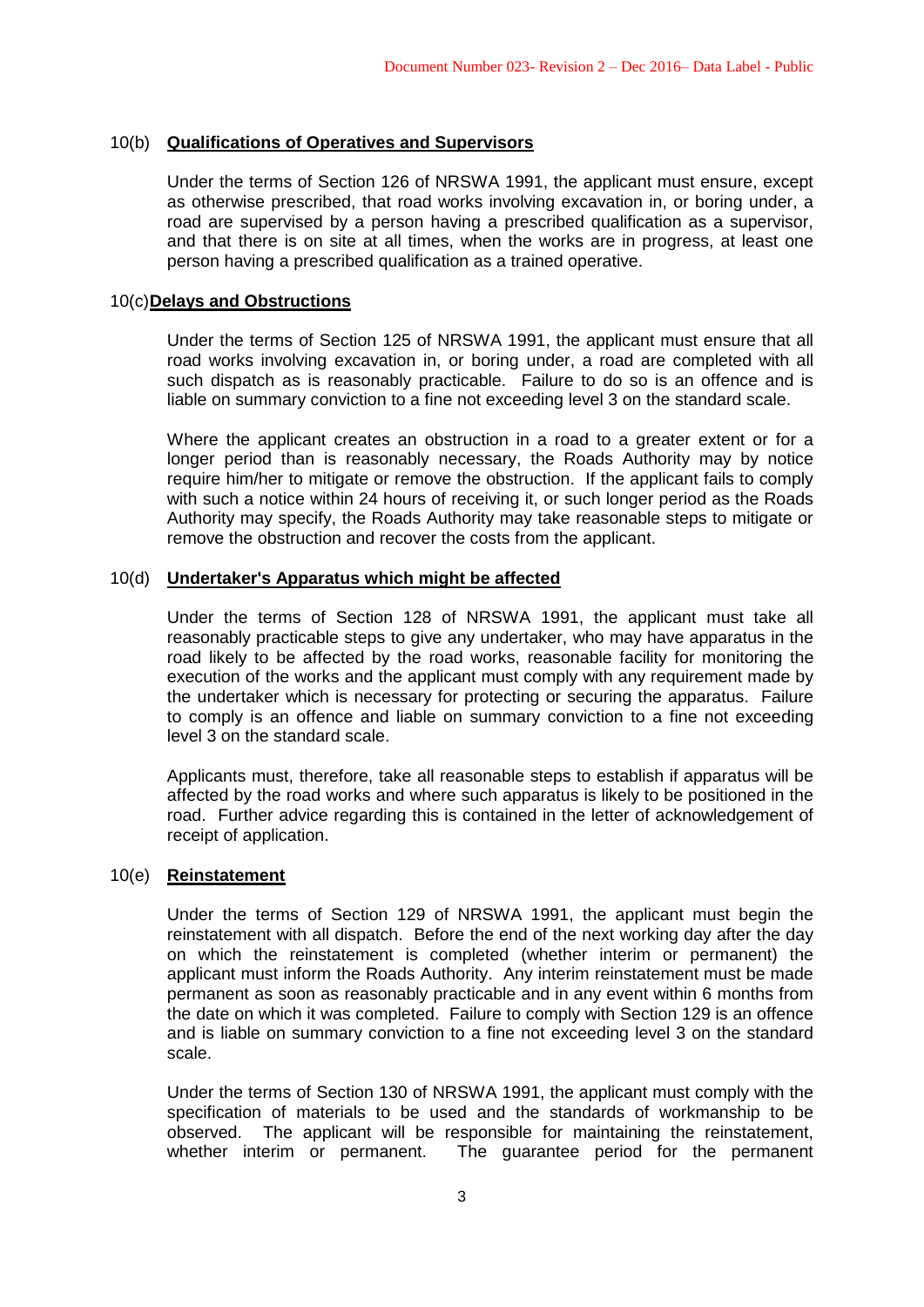reinstatement will normally be 2 years for openings less than 1.5m deep and normally 3 years for openings greater than 1.5m deep. Failure to comply with Section 130 is an offence and is liable on summary conviction to a fine not exceeding level 3 on the standard scale.

Under the terms of Section 131 of NRSWA 1991, the Roads Authority may carry out such Investigatory works as appear to be necessary to ascertain whether an applicant has complied with his/her duties under Part IV of the NRSWA 1991. If such a failure is disclosed, the applicant shall bear the cost of the Investigatory works, if no failure is disclosed the Roads Authority shall bear the cost of the investigatory works. Where the applicant has failed to comply with his/her duties in relation to reinstatement, he/she shall bear the cost of

a) a joint inspection to determine the nature of the failure and what remedial work is required

- b) an inspection by the Roads Authority of the remedial work in progress
- c) an inspection by the Roads Authority when remedial works have been completed

Where the applicant has failed to comply with his/her duties under the Act, the Roads Authority may serve Notice requiring remedial works to be undertaken within such a reasonable period as may be specified in the Notice. If the applicant fails to comply with the Notice, the Roads Authority may carry out the necessary work and recover costs from the applicant. If it appears to the Roads Authority that the reinstatement is causing a danger to road users and the applicant, agent nor contractor can be contacted or fails to offset the danger immediately, then the Authority may carry out works without notice to the applicant and may recover costs from the applicant.

### 10(f) **Records of Apparatus**

Under the terms of Section 5.10.9 of the "Code of Practice for the Co-ordination of Works in Roads", the Roads Authority is responsible for holding records of apparatus laid which is not subsequently adopted by a Statutory Undertaker eg gas, water, electricity etc. Where such apparatus is subsequently adopted by a Statutory Undertaker, then that Undertaker will be responsible for holding records of the apparatus from the date of adoption. The applicant must provide the Roads Authority with a copy of "as built" drawings of the apparatus as laid showing detailed information of its depth, location, purpose etc. This information is required within 2 weeks of reinstatement.

# 10(g) **The Needs of Disabled People**

The applicant must bear in mind the special needs of disabled people when undertaking the works in relation to safe passage/access. Special precautions are required to cater for people with impaired vision or mobility. Legal requirements can be found in "Safety at Street Works and Road Works - a Code of Practice" and in Chapter 8 of the Traffic Signs Manual.

### 10(h) **Laying of Apparatus**